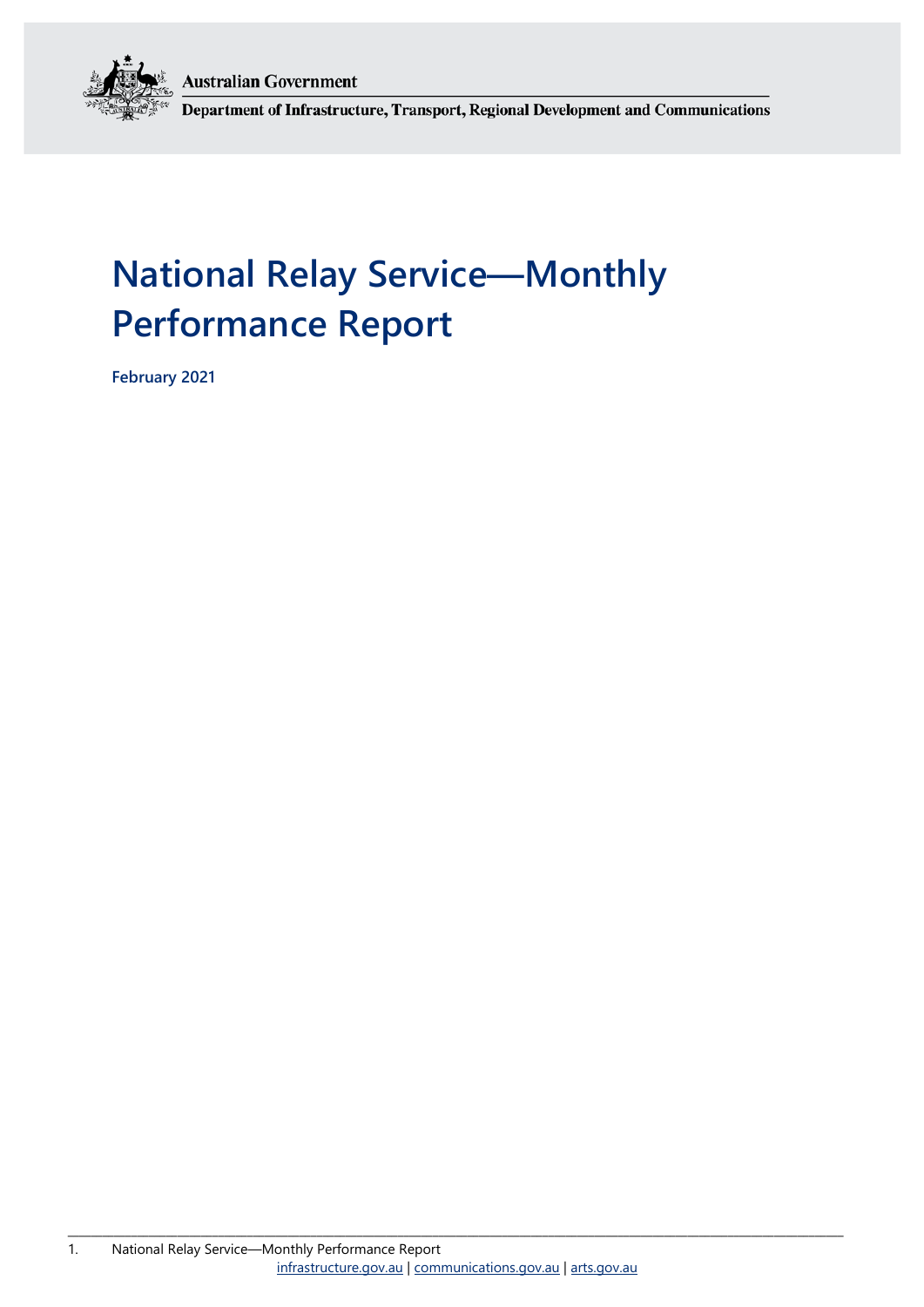#### © Commonwealth of Australia 2021 February 2021 / INFRASTRUCTURE

### **Ownership of intellectual property rights in this publication**

Unless otherwise noted, copyright (and any other intellectual property rights, if any) in this publication is owned by the Commonwealth of Australia (referred to below as the Commonwealth).

#### **Disclaimer**

The material contained in this publication is made available on the understanding that the Commonwealth is not providing professional advice, and that users exercise their own skill and care with respect to its use, and seek independent advice if necessary.

The Commonwealth makes no representations or warranties as to the contents or accuracy of the information contained in this publication. To the extent permitted by law, the Commonwealth disclaims liability to any person or organisation in respect of anything done, or omitted to be done, in reliance upon information contained in this publication.

### **Creative Commons licence**

With the exception of (a) the Coat of Arms; (b) the Department of Infrastructure, Transport, Regional Development and Communications photos and graphics; and (c) [OTHER], copyright in this publication is licensed under a Creative Commons Attribution 4.0 Australia Licence.

Creative Commons Attribution 4.0 Australia Licence is a standard form licence agreement that allows you to copy, communicate and adapt this publication provided that you attribute the work to the Commonwealth and abide by the other licence terms.

Further information on the licence terms is available from [https://creativecommons.org/licenses/by/4.0/.](https://creativecommons.org/licenses/by/4.0/) This publication should be attributed in the following way: © Commonwealth of Australia 2021.

### **Use of the Coat of Arms**

The Department of the Prime Minister and Cabinet sets the terms under which the Coat of Arms is used. Please refer to the Commonwealth Coat of Arms — Information and Guidelines publication available at [www.pmc.gov.au.](http://www.pmc.gov.au/) 

#### **Contact us**

This publication is available in hard copy or PDF format. All other rights are reserved, including in relation to any Departmental logos or trade marks which may exist. For enquiries regarding the licence and any use of this publication, please contact:

Director—Publishing and Communications Communication Branch Department of Infrastructure, Transport, Regional Development and Communications GPO Box 594 Canberra ACT 2601 Australia Email: [publishing@communications.gov.au](mailto:publishing@communications.gov.au)

Websites: [www.infrastructure.gov.au](http://www.infrastructure.gov.au/) | [www.communications.gov.au](http://www.communications.gov.au/) | [www.arts.gov.au.](http://www.arts.gov.au/)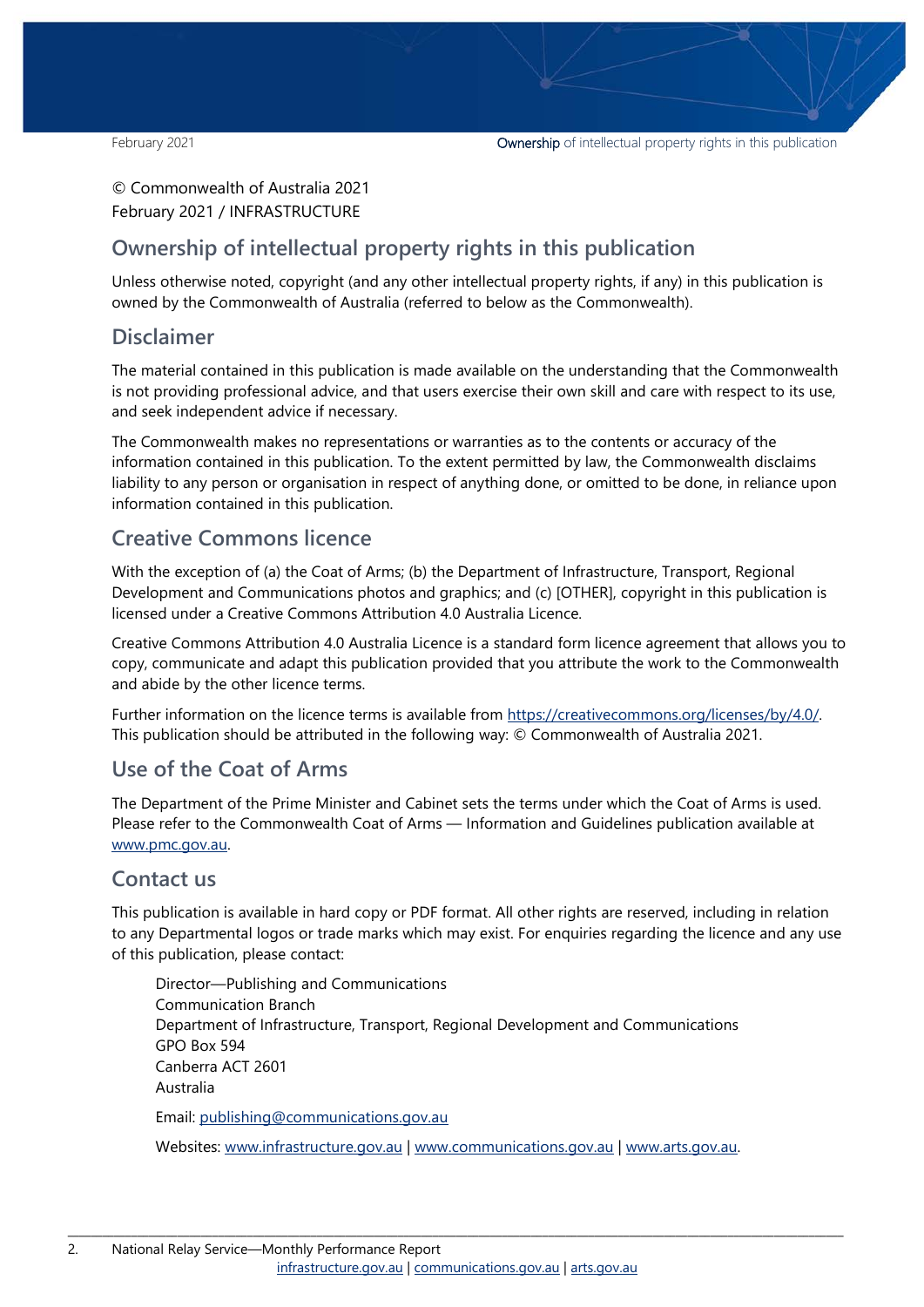#### February 2021

#### **Contents**

### Tables / images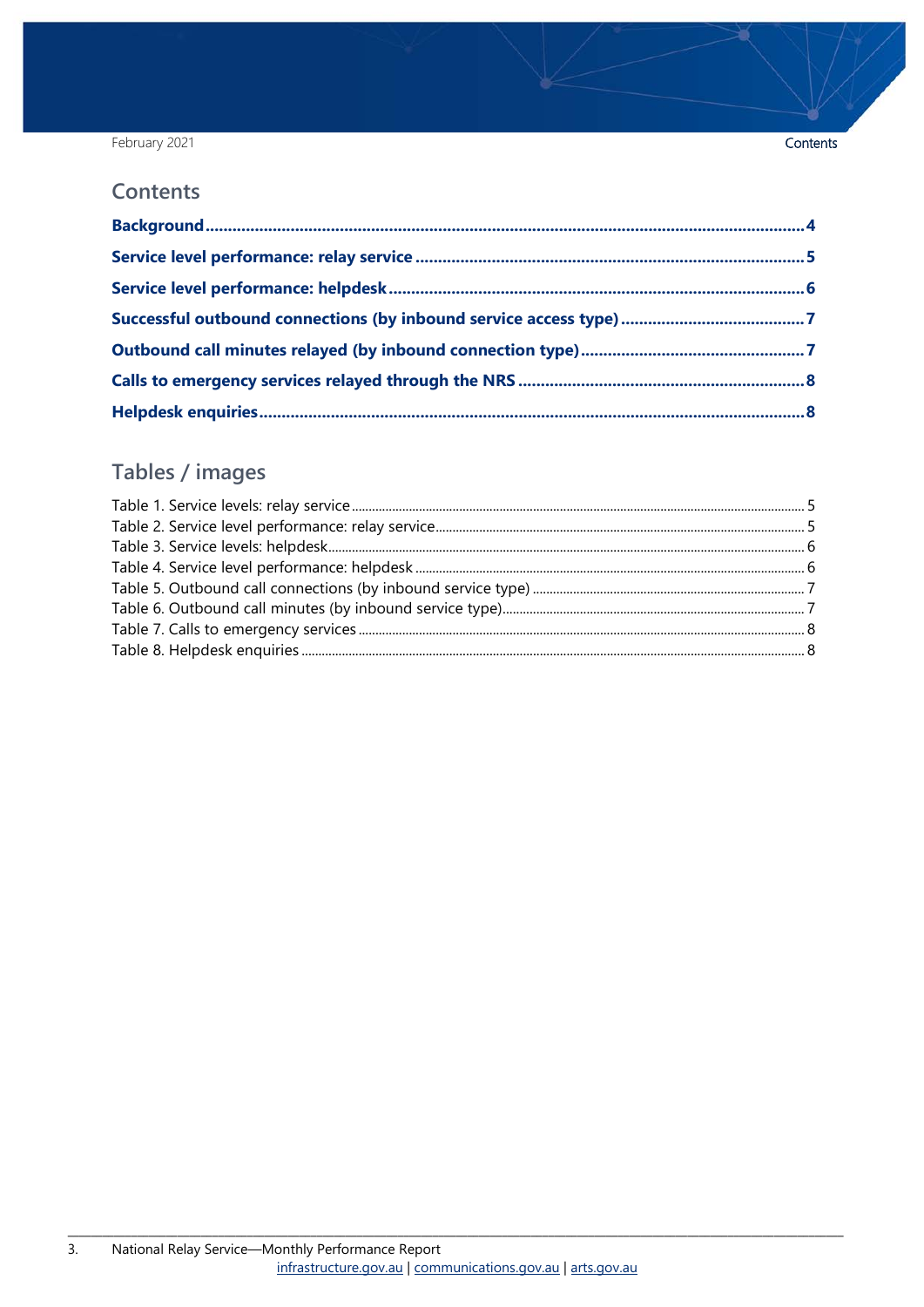February 2021 **Background Background Background Background** 

# <span id="page-3-0"></span>**Background**

Concentrix, the National Relay Service (NRS) provider (relay and helpdesk services), submits activity and performance data to the Department of Infrastructure, Transport, Regional Development and Communications (the Department). This information is used to review the performance of the NRS against agreed service levels as well as provide data and information about how the NRS has been used in that month.

The Department then reports on:

- NRS performance against agreed service levels, and
- information on how the NRS is used, including the number of successful outbound connections, the volume of outbound call minutes generated by each service access option, the number of calls to emergency services and the volume of different types of contact with the NRS helpdesk.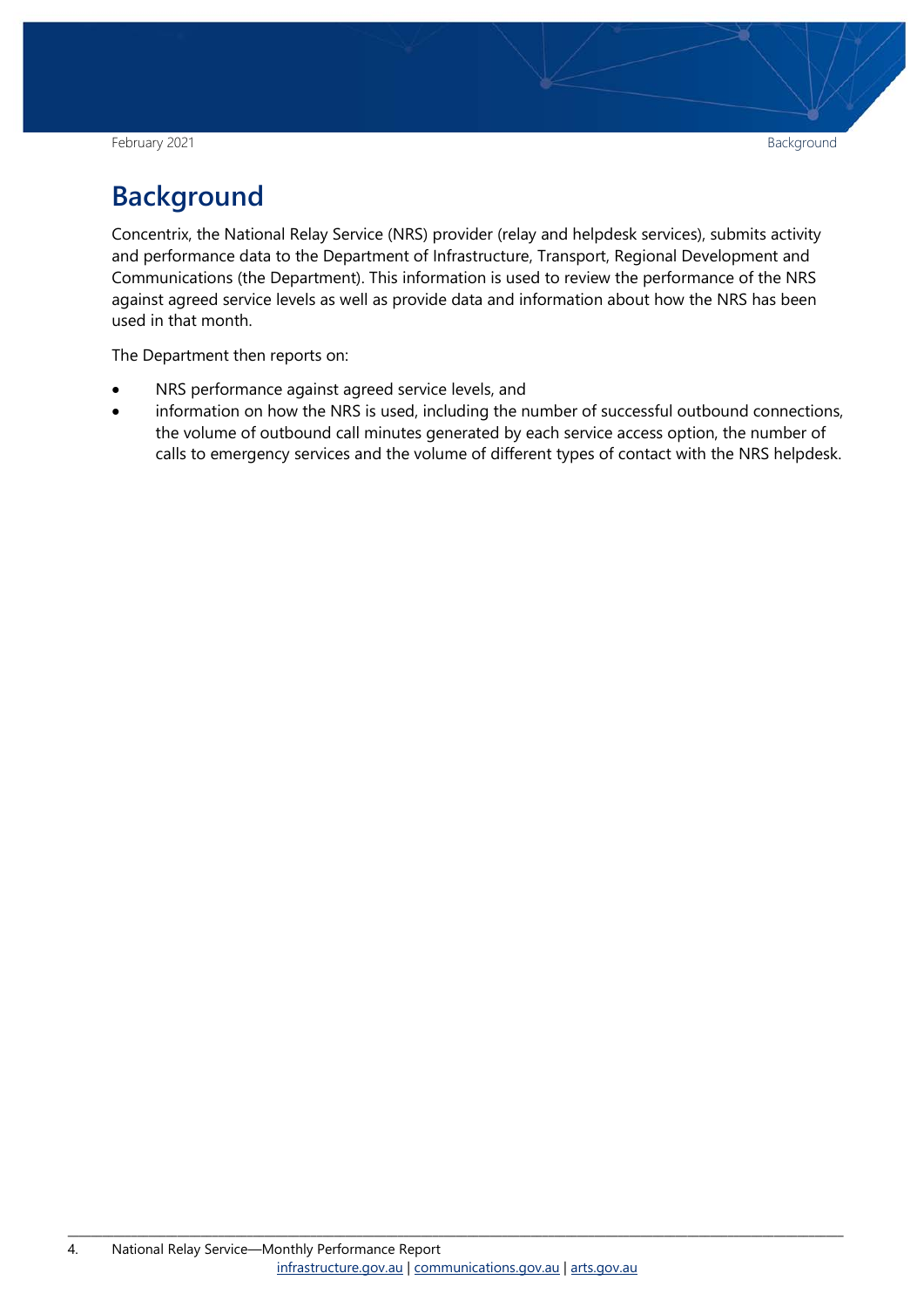### <span id="page-4-0"></span>**Service level performance: relay service**

The performance of the NRS is measured against the following service levels:

<span id="page-4-1"></span>

| <b>Service level</b>                                  | <b>Target</b> | <b>Description</b>                                                                                                                                                |
|-------------------------------------------------------|---------------|-------------------------------------------------------------------------------------------------------------------------------------------------------------------|
| <b>Grade of Service 1</b><br>106 and 000<br>emergency | 85/5          | At least 85% of 106 and 000 calls are<br>answered by a call-taker within 5 seconds<br>of reaching the relevant answering point for<br>the call. Measured Monthly  |
| <b>Grade of Service 2</b><br>106 and 000<br>emergency | 95/10         | At least 95% of 106 and 000 calls are<br>answered by a call-taker within 10 seconds<br>of reaching the relevant answering point for<br>the call. Measured Monthly |
| <b>Abandon Rate</b>                                   | $<5\%$        | No more than 5% of calls answered by a<br>call taker are abandoned after leaving the<br>IVR or being presented to the routing<br>queue. Measured Monthly          |
| <b>Grade of Service 3</b>                             | 85/10         | At least 85% of all other non-emergency<br>calls are answered by a call taker within 10<br>seconds                                                                |
| <b>Grade of Service 4</b>                             | 80 / 120      | At least 80% of video relay calls are<br>answered by a call taker within 120 seconds                                                                              |

The performance for February 2021 against these service levels is outlined in the table below.

<span id="page-4-2"></span>**Table 2. Service level performance: relay service** 

| <b>Service level</b>                          | <b>February 2021</b> |
|-----------------------------------------------|----------------------|
| Emergency Calls Answered 85% $\leq$ 5 Sec     | 96.39%               |
| Emergency Calls Answered $95\% \leq 10$ Sec   | 99.04%               |
| Abandoned Calls $\leq$ 5% $\leq$ 6 Sec        | 1.85%                |
| Calls Answered 85% $\leq$ 10 Sec              | 88.11%               |
| Video Relay Calls Answered 80% $\leq$ 120 Sec | 84.65%               |

The service provider has reported meeting all of the five service levels in February 2021.

The Department considers the performance of the service provider to be consistent with its obligations in the Services Agreement.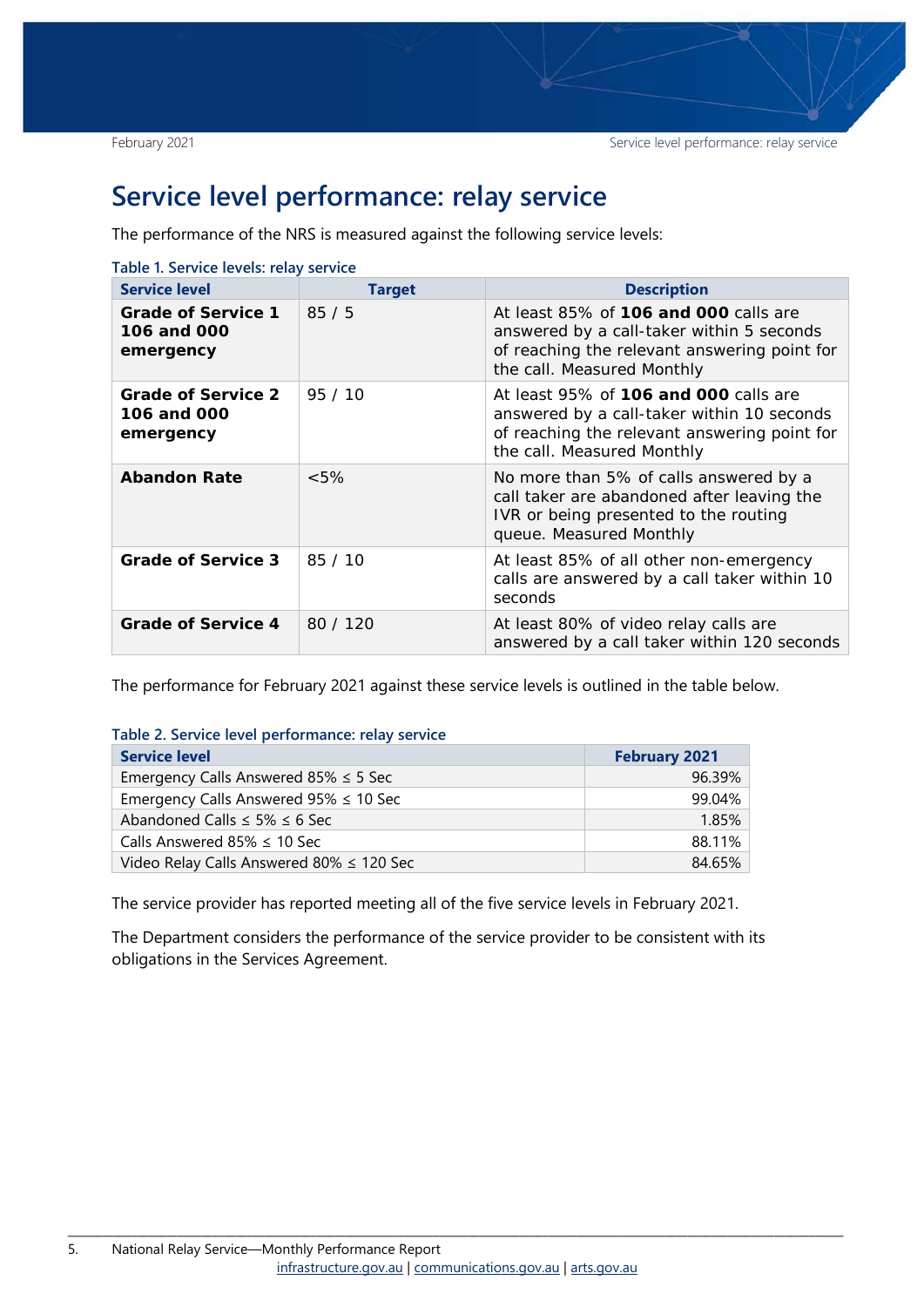### <span id="page-5-0"></span>**Service level performance: helpdesk**

The NRS helpdesk's performance is measured against the following service levels:

<span id="page-5-1"></span>

| Table 3. Service levels: helpdesk |                         |                                                                                                                                                                                                                                                                                                                   |
|-----------------------------------|-------------------------|-------------------------------------------------------------------------------------------------------------------------------------------------------------------------------------------------------------------------------------------------------------------------------------------------------------------|
| <b>Service level</b>              | <b>Target</b>           | <b>Description</b>                                                                                                                                                                                                                                                                                                |
| <b>Grade of Service</b>           | 80/30                   | 80% of all telephone calls answered by a call taker<br>within 30 seconds                                                                                                                                                                                                                                          |
| Acknowledgement                   | $>85\%$ in 4 hours      | Must acknowledge greater than 85% of all<br>enquiries received through public NRS email<br>addresses or forms from Accesshub or from<br>Helpdesk users within four hours where the<br>enquiry is received before 2 pm (AEST) on a<br>business.<br>Day or otherwise by 12 noon (AEST) on the next<br>business day. |
| <b>Contact Resolution</b>         | >85% in 2 business days | Resolve greater than 85% of all enquiries received<br>within 2 business days.                                                                                                                                                                                                                                     |
| <b>Complaint Resolution</b>       | Within 20 business days | All complaints received are resolved within 20<br>business days of them being raised                                                                                                                                                                                                                              |

The performance for February 2021 against these service levels is outlined in the table below.

<span id="page-5-2"></span>

|  | Table 4. Service level performance: helpdesk |  |
|--|----------------------------------------------|--|
|  |                                              |  |

| <b>Service level</b>                                           | <b>February 2021</b> |
|----------------------------------------------------------------|----------------------|
| Helpdesk Calls Answered 80% $\leq$ 30 Sec                      | 97.20%               |
| Helpdesk Acknowledgement time 85% $\leq$ 4 hours               | 100%                 |
| Helpdesk Contact Resolution Time 85% $\leq$ 2 days             | 100%                 |
| Helpdesk Complaint Resolution Time % complaints within 20 days | 100%                 |

The service provider has reported fully meeting all service levels in February 2021.

The Department considers the performance of the service provider to be consistent with its obligations in the Services Agreement.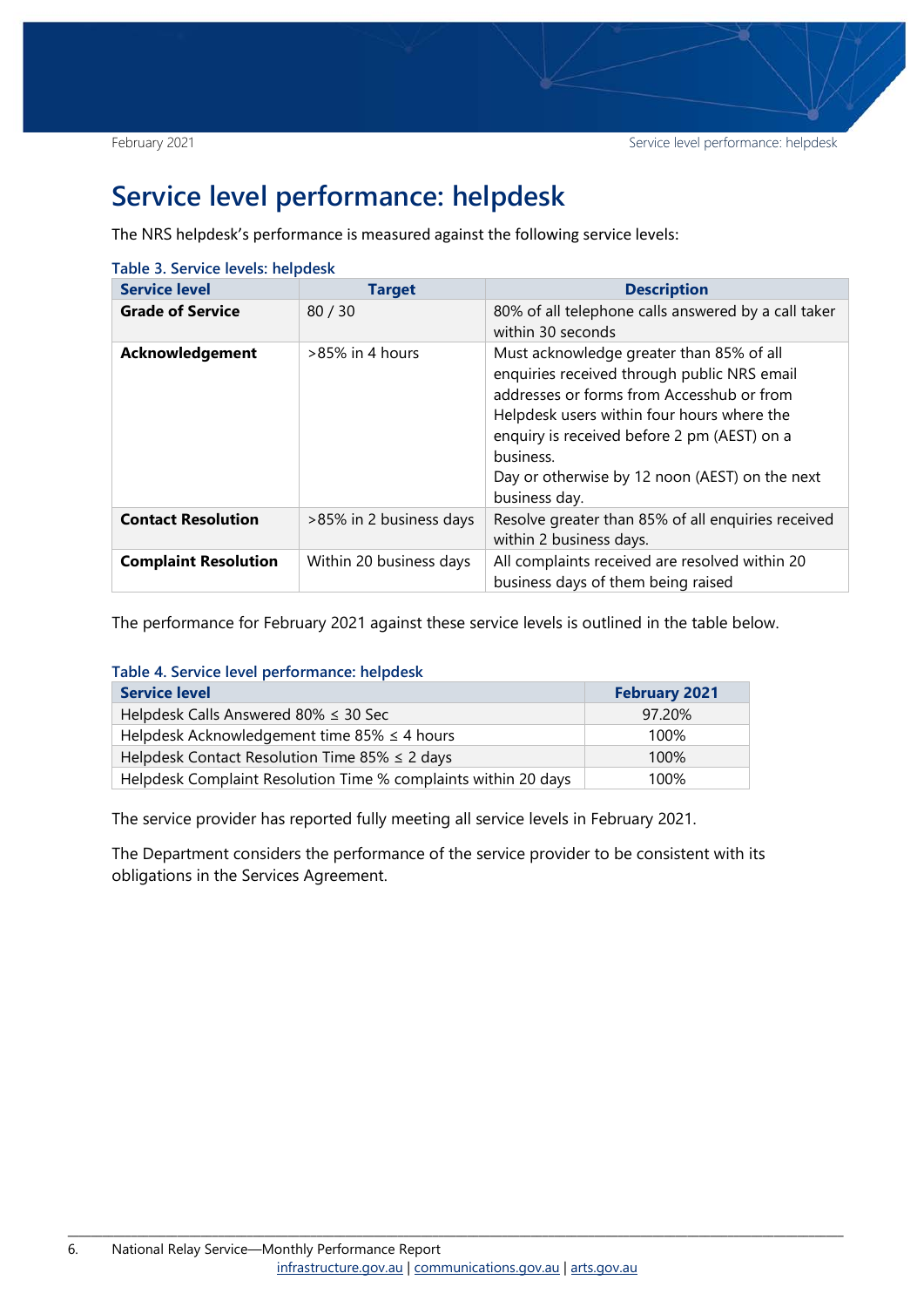# <span id="page-6-0"></span>**Successful outbound connections (by inbound service access type)**

The table below shows a breakdown of the successful outbound connections for each NRS inbound service access type in February.

| <b>Service type</b> | <b>Outbound calls</b> |
|---------------------|-----------------------|
| <b>NRS Captions</b> | 302                   |
| <b>NRS SMS</b>      | 4,810                 |
| <b>NRS Chat</b>     | 16,416                |
| NRS Chat App        | 8,928                 |
| Voice Relay         | 209                   |
| Video Relay         | 4,257                 |
| <b>NRS TTY</b>      | 2,700                 |
| <b>Total</b>        | 37,622                |

<span id="page-6-2"></span>**Table 5. Outbound call connections (by inbound service type)**

A total of 37,622 successful outbound connections were made by the NRS in February 2021.

NRS Chat accounted for over 43% of outbound connections made for February. The NRS Chat app was the next most utilised technology with over 23% of connections, followed by NRS SMS with over 12% of connections. All other technologies collectively accounted for the remaining 22% of connections.

# <span id="page-6-1"></span>**Outbound call minutes relayed (by inbound connection type)**

The table below shows a breakdown of the outbound call minutes for each inbound connection type for February 2021.

| <b>Service type</b> | <b>Call minutes</b> |
|---------------------|---------------------|
| <b>NRS Captions</b> | 1,071.20            |
| NRS SMS             | 58,779.13           |
| <b>NRS Chat</b>     | 104,011.50          |
| NRS Chat App        | 44,974.07           |
| Voice Relay         | 1,870.08            |
| Video Relay         | 31,963.83           |
| <b>NRS TTY</b>      | 15,440.13           |
| <b>Total</b>        | 258,109.94          |

<span id="page-6-3"></span>**Table 6. Outbound call minutes (by inbound service type)**

A total of 258,109.94 call minutes were relayed in February 2021. The main contributor to call minutes was NRS Chat, accounting for over 40% of all call minutes, followed by NRS SMS at over 22% and the NRS Chat App at over 17%.